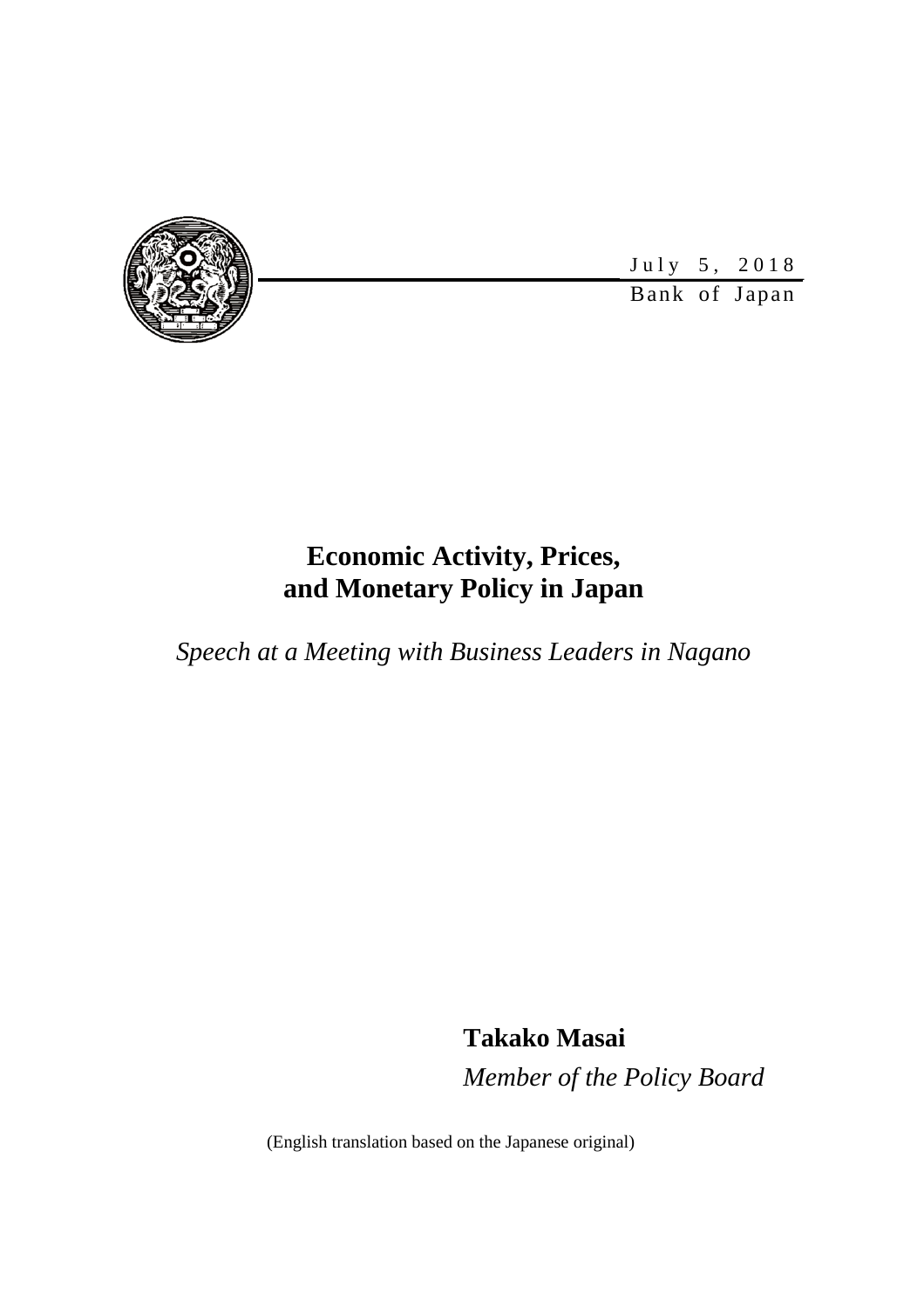#### **I. Developments in Economic Activity and Prices**

I would like to start my speech with a look at developments in economic activity and prices.

At the Monetary Policy Meeting (MPM) held on April 26 and 27, 2018, the Bank of Japan published the *Outlook for Economic Activity and Prices*, or the Outlook Report. In this report, the Bank presented its projections for Japan's economic activity and prices through fiscal 2020.

I will explain developments in economic activity and prices by presenting the main content of the Outlook Report.

#### **A. Overseas Economies**

Let me first touch on developments in overseas economies. The Bank's assessment is that overseas economies have continued to grow firmly on the whole.

In terms of the outlook, global production and trade activity in the manufacturing sector are likely to be firm and both advanced and emerging economies are projected to grow in a well-balanced manner. A similar view was presented in the *World Economic Outlook* (WEO) released in April 2018 by the International Monetary Fund (IMF).

Looking at developments by major region, the U.S. economy is expected to keep expanding and the European economy is also projected to continue recovering.

The Chinese economy will likely continue to broadly follow a stable growth path as the authorities conduct fiscal and monetary policy in a timely manner.

Other emerging economies and commodity-exporting economies are likely to continue their moderate recovery on the whole.

There are both upside and downside risks to overseas economies, and I consider the outcome of protectionist moves in the United States as the downside risk that is of greatest concern. In the short term, growing uncertainty over U.S. trade policy will likely lead to a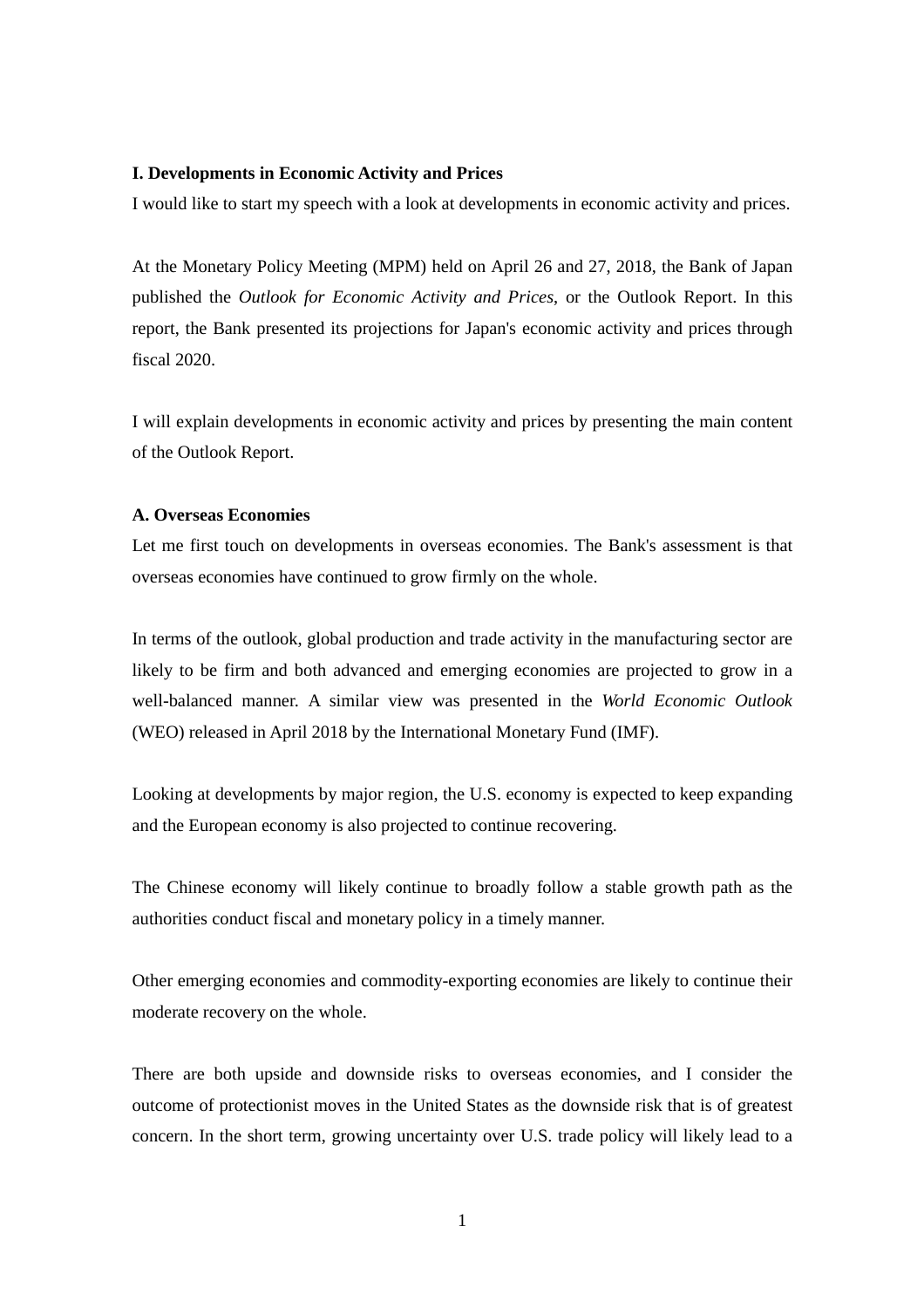sharp rise in volatility in global financial markets. This could in turn exert adverse effects on the sentiment of firms and households. In the medium to long term, if such protectionist moves were to increase globally, this may significantly affect the business strategies of global firms, and the subsequent impact on the capital flow of trade and investment cannot be ignored. Therefore, I will closely monitor whether the protectionist moves entail the risk of causing any imbalances in the global capital allocation.

## **B. Japan's Economy and Price Developments**

#### 1. Current situation

Now I would like to move on to developments in economic activity and prices in Japan.

The Bank's assessment is that Japan's economy is expanding moderately, with a virtuous cycle from income to spending operating. Industrial production has been on an increasing trend, reflecting the increases in demand both at home and abroad, and labor market conditions have continued to tighten steadily. As a result, the output gap -- which shows the utilization of labor and capital -- has widened steadily within positive territory.

On the domestic demand side, business fixed investment has continued on an increasing trend with corporate profits and business sentiment maintaining their improving trend. According to the June 2018 *Tankan* (Short-Term Economic Survey of Enterprises in Japan), business fixed investment plans for fiscal 2018, especially those of large enterprises, showed firms' solid stance. This is evidenced by, for example, the fact that fixed investment plans on a basis close to GDP definition saw a year-on-year increase of 8.7 percent -- a level clearly exceeding the past average of 4.4 percent for the June *Tankan* surveys during the period of fiscal 2004-2017. Turning to the household sector, housing investment has been weakening somewhat, but private consumption has been increasing moderately, albeit with fluctuations, against the background of steady improvement in the employment and income situation. Exports have been on an increasing trend on the back of the firm growth in overseas economies that I mentioned earlier.

On the price front, the year-on-year rate of change in the consumer price index (CPI) for all items less fresh food is in the range of 0.5-1.0 percent, reflecting a rise in energy prices.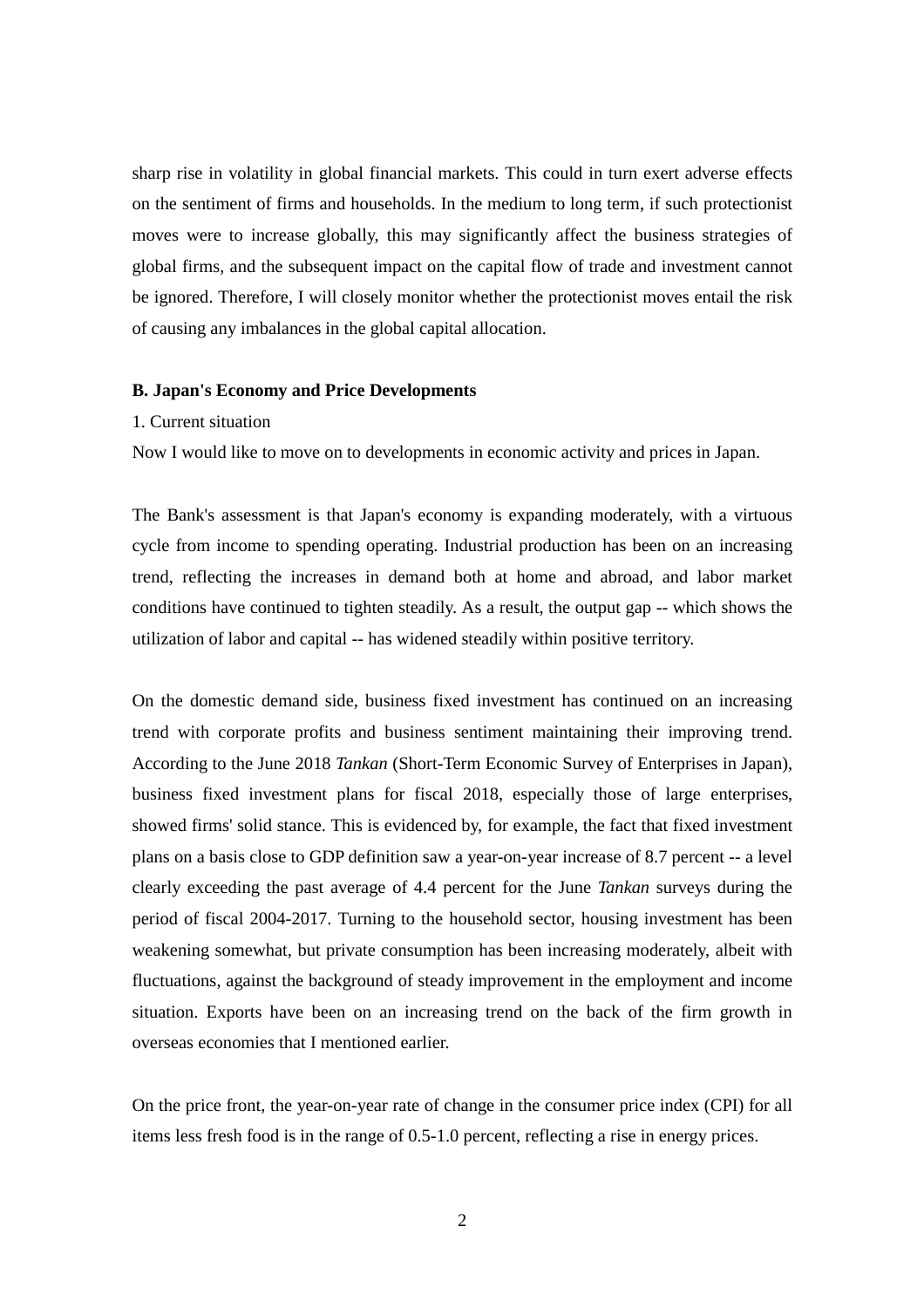#### 2. Outlook

I will now look at the outlook for Japan's economy during the projection period, which covers from fiscal 2018 through fiscal 2020. The economy is likely to continue its moderate expansion. Domestic demand is likely to follow an uptrend, mainly against the background of highly accommodative financial conditions and the underpinnings through government spending. Exports are expected to continue their moderate increasing trend along with the growth in overseas economies. Reflecting this outlook, the economy is likely to continue growing at a pace above its potential in fiscal 2018. From fiscal 2019 through fiscal 2020, the economy is expected to continue on an expanding trend supported by external demand, although the growth pace is projected to decelerate due to a cyclical slowdown in business fixed investment and the effects of the scheduled consumption tax hike. Looking at the medians of the Policy Board members' forecasts in the April 2018 Outlook Report, the real GDP growth rate is projected to be 1.6 percent for fiscal 2018, and 0.8 percent each for fiscal 2019 and 2020.

Let me explain the outlook in detail by major component. First, business fixed investment is likely to continue increasing. This is because, in a situation where extremely stimulative financial conditions are maintained, fixed investment will be positively affected by an improvement in corporate profits, the materialization of the effects of projects conducted under the Fiscal Investment and Loan Program as well as the effects of investment-enhancing tax incentives, and a moderate improvement in growth expectations. Specifically, an increase is likely to be seen in investment such as, (1) that intended for domestic capacity expansion in line with the economic expansion; (2) that related to the 2020 Olympic Games and urban redevelopment projects; (3) that aiming at improving efficiency and saving labor in order to deal with, for example, the labor shortage; and (4) in research and development for growth areas. Private consumption is expected to follow a moderate increasing trend, due mainly to an increase in employee income as well as replacement demand for durable goods, and housing investment is expected to remain more or less flat. Exports will likely continue their increasing trend for the time being, as those of capital goods and IT-related goods, in which Japan has a comparative advantage, are likely to be firm. Thereafter, they are expected to continue their moderate increasing trend, due mainly to the improvement in overseas economies. Industrial production will likely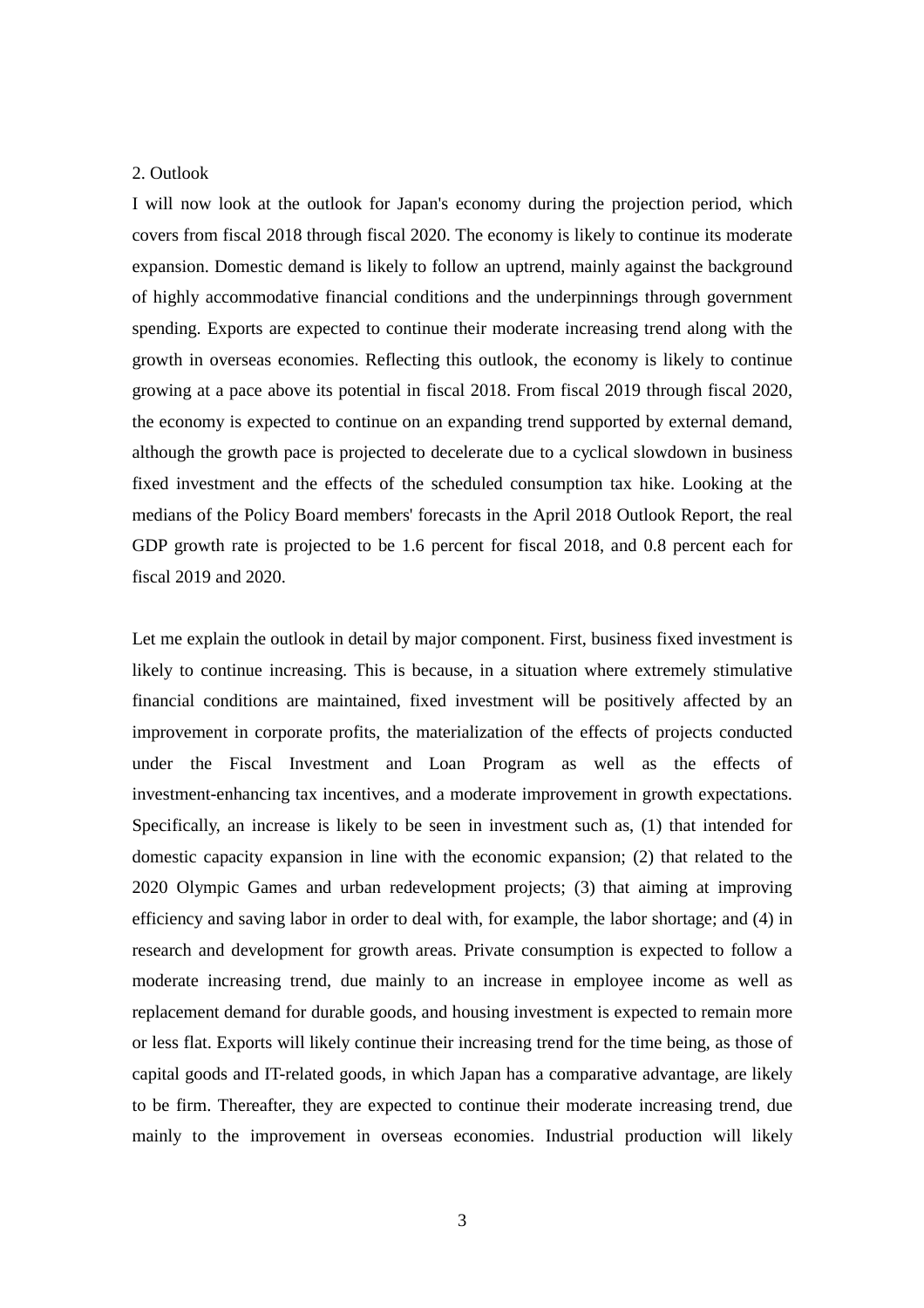continue to increase firmly for the time being, and thereafter is projected to continue on a moderate increasing trend.

The year-on-year rate of change in the CPI (all items less fresh food) is likely to increase toward 2 percent. This is because, although upward pressure of energy prices is likely to wane moderately, firms are likely to gradually shift their stance toward raising wages and prices with the improvement in the output gap, and inflation expectations are expected to gradually rise. Looking at the medians of the Policy Board members' forecasts in the April 2018 Outlook Report, the year-on-year rate of change in the CPI (all items less fresh food) is projected to be 1.3 percent for fiscal 2018 and -- on a basis excluding the effects of the scheduled consumption tax hike -- 1.8 percent each for fiscal 2019 and 2020.

Developments in prices since the release of the April 2018 Outlook Report have been slightly weak relative to what had been assumed, but I believe that the momentum for price rises remains intact.

I believe that there are the following risks to the outlook. Risks to Japan's economic activity are developments in overseas economies, such as the U.S. economic policies and geopolitical risks, firms' and households' medium- to long-term growth expectations, fiscal sustainability in the medium to long term, as well as the effects of the consumption tax hike scheduled to take place in October 2019. Risks to prices, in addition to the risks that I just mentioned, are developments in firms' and households' medium- to long-term inflation expectations, the fact that there are items for which prices are not particularly responsive to the output gap, as well as developments in foreign exchange rates and international commodity prices going forward.

In assessing the outlook for developments in economic activity and prices, I am paying particular attention to the effects of the scheduled consumption tax hike. On this point, the Bank estimated in the April 2018 Outlook Report that the net burden on households around the time of the consumption tax hike was expected to be smaller than that of the two previous consumption tax hikes. In fiscal 1997, apart from the hike in the consumption tax rate by 2 percentage points to 5 percent, there were additional increases in the household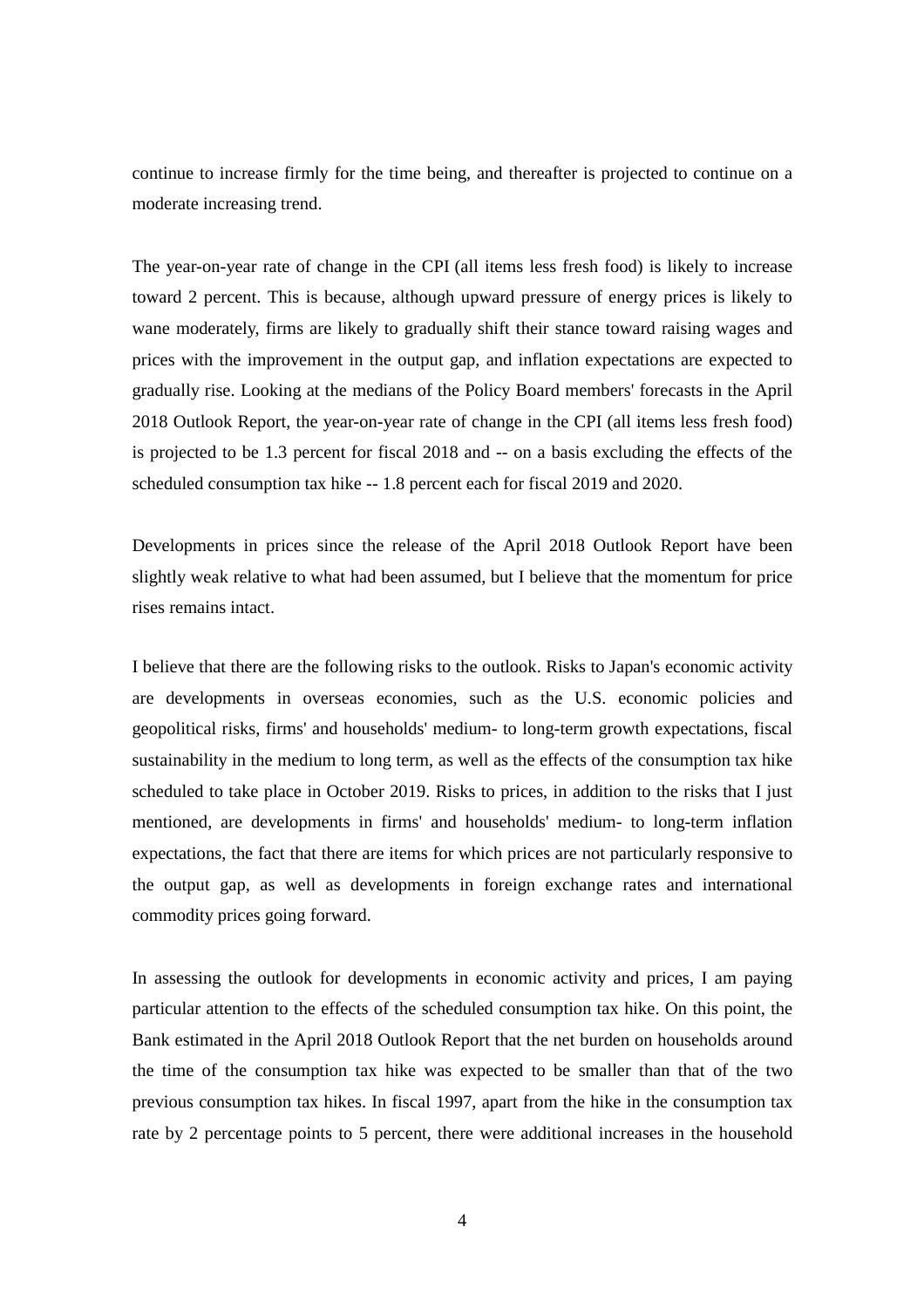burden in the form of a termination of income tax reductions and an increase in medical costs resulting from reforms of medical care insurance. Together, these were estimated to have resulted in an increase of over 8 trillion yen in the net burden on households. In fiscal 2014, the tax rate was raised by 3 percentage points to 8 percent, and the increase in the net burden on households was estimated to have been about 8 trillion yen. Although measures were taken to reduce the burden, such as increases in welfare benefits, the effects of such measures were lessened by an increase in pension-related burdens. On the other hand, in fiscal 2019, even though the consumption tax rate is scheduled to be raised by 2 percentage points to 10 percent, there are plans to implement a number of measures to mitigate the burden -- such as a reduced tax rate and an increase in welfare benefits for pensioners - along with the provision of free education. As a result, the net burden on households is estimated to be about 2 trillion yen. Of course, these estimates merely indicate mechanical computations of the net burden on households, and there is inevitably considerable uncertainty as to the impact of the consumption tax hike mainly because the impact on the sentiment of households may differ significantly according to their financial conditions. Given the recent favorable employment situation, the sentiment of households whose main source of income is wages is expected to remain reasonably firm. Meanwhile, households whose main source of income is pensions are expected to be significantly affected by developments in consumer prices of such basic items as food and gasoline, although there are plans to implement measures to mitigate the burden. I believe that it is necessary to carefully monitor the balance of these factors.

## **II. The Bank's Monetary Policy**

Next, I will talk about the Bank's monetary policy.

## **A. Making Financial Conditions Highly Accommodative**

Since the introduction of quantitative and qualitative monetary easing (QQE) in 2013 with a view to achieving the price stability target of 2 percent, the Bank has been maintaining highly accommodative financial conditions by consistently pursuing strong monetary easing. The Bank has been trying to push down the entire yield curve through its large-scale purchases of Japanese government bonds (JGBs) under the framework which I will touch upon later.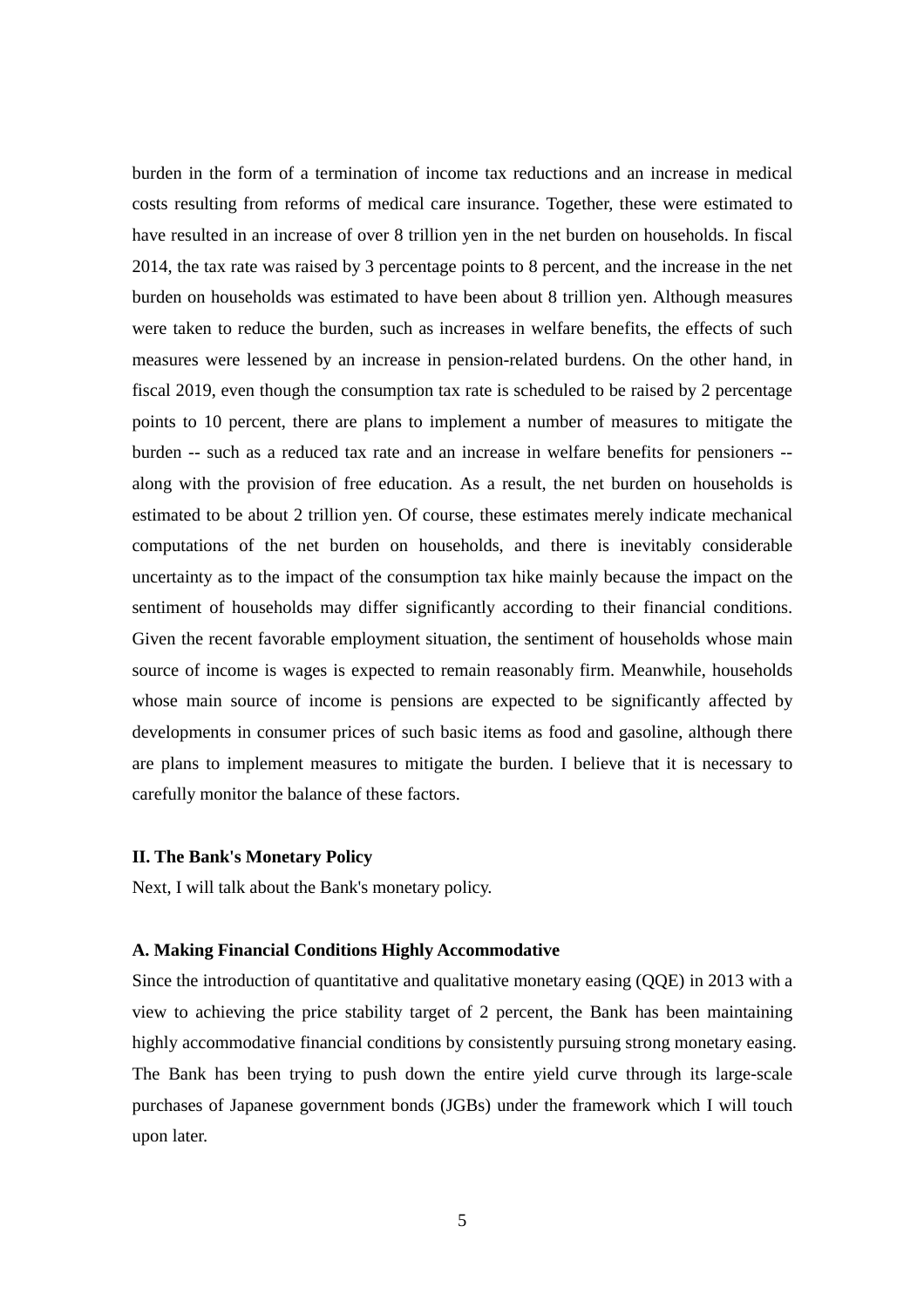The maintenance of highly accommodative financial conditions has led to an improvement in the funding conditions of firms. Importantly, availability of funds has been improving further among small firms in particular. Financial institutions' lending attitudes as perceived by firms are becoming very proactive. In the *Tankan* surveys, the diffusion index (DI) for financial institutions' lending attitudes for small firms has been at a high level last seen at the end of the 1980s. The same can be said about the financial positions of firms. As suggested by the DI for firms' financial positions in the *Tankan* surveys, the momentum for improvement in financial positions has recently been strengthening, particularly among small firms. This improvement in firms' funding conditions is leading to firms' solid stance on business fixed investment, which I mentioned earlier, although the pace of this increase is moderate relative to the high level of corporate profits. This highlights, among other factors, the feature of the current phase of economic recovery in which both domestic and external demand have been driving the economy in a relatively well-balanced manner.<sup>1</sup>

Under these circumstances, the economic activity of firms and households has become invigorated, and the output gap has improved steadily. The Bank believes that it has strongly supported Japan's economic activity by maintaining such accommodative financial conditions.

## **B. QQE with Yield Curve Control**

 $\overline{a}$ 

The framework of QQE with Yield Curve Control adopted by the Bank consists of two major components.

The first component is "yield curve control," in which the Bank controls short-term and long-term interest rates. In the current framework, introduced in September 2016, the Bank sets the short-term policy interest rate and the target level of the 10-year JGB yields as its operating targets. At present, in the guideline for market operations, the Bank sets the short-term rate at minus 0.1 percent and the target level of JGB yields at around 0 percent,

<sup>&</sup>lt;sup>1</sup> According to the "Survey of Corporate Attitudes towards Capital Investment in 2018" released by Teikoku Databank, Ltd. on May 16, 2018, in the case of capital investment to the value of 50 million yen or more, about half of firms raised funds for such investment by borrowing from financial institutions.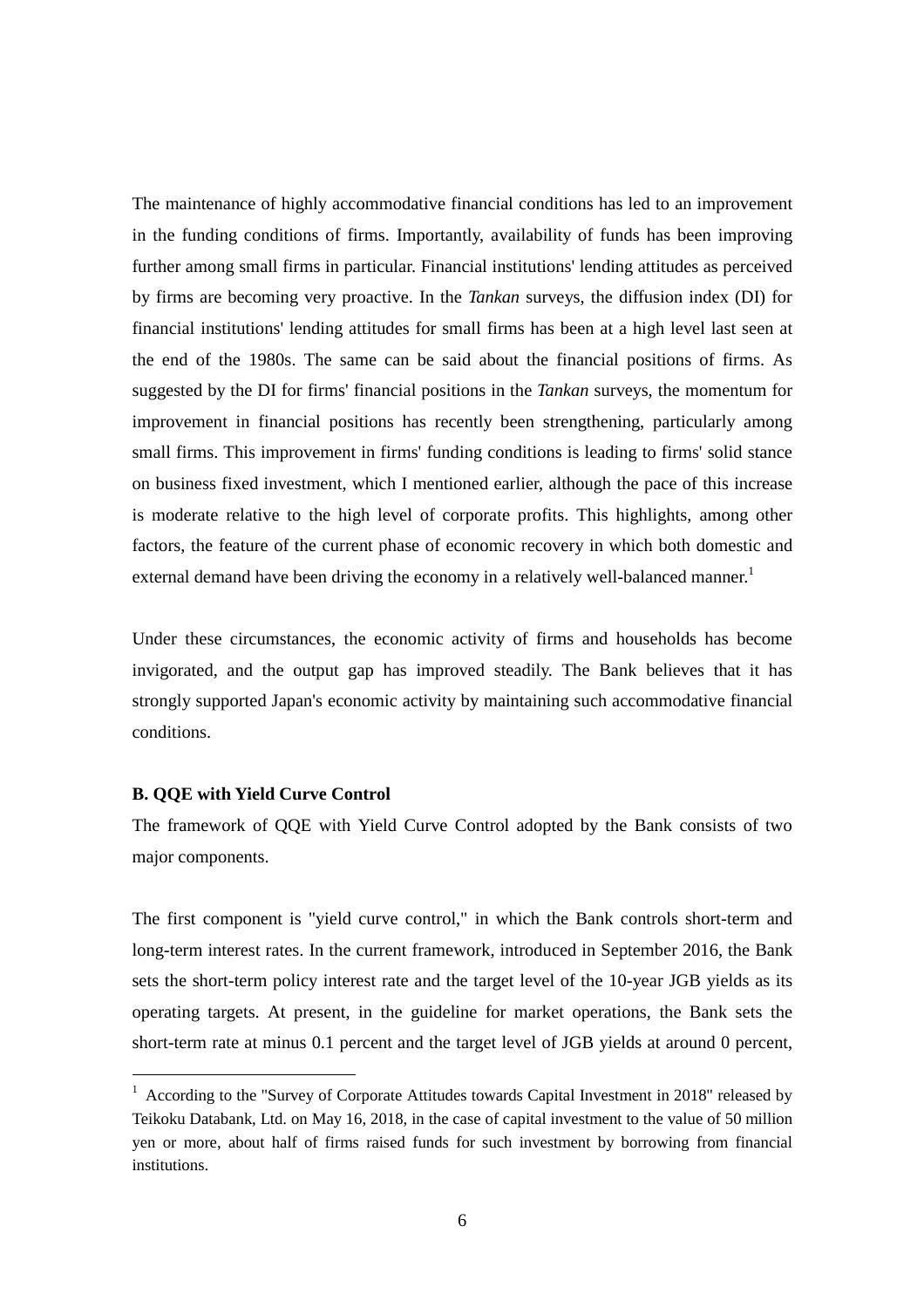and conducts JGB purchases so as to achieve this target level. These large-scale purchases of JGBs enable the maintenance of highly accommodative financial conditions, as discussed earlier.

The second component is an "inflation-overshooting commitment," in which the Bank commits itself to continuing to expand the monetary base until the year-on-year rate of increase in the observed CPI exceeds the price stability target of 2 percent and stays above the target in a stable manner. While it is originally allowed to exceed 2 percent as the price stability target needs to be achieved on average over the business cycle, the Bank's commitment demonstrates its unwavering determination not to terminate monetary easing before the price stability target of 2 percent is achieved. In the case of Japan, as is often pointed out, we have yet to reach the situation where people's perception of prices, or so-called inflation expectations, is anchored around the price stability target. In this situation, sending such a strong message is of great significance in anchoring inflation expectations at 2 percent.

## **C. The Need for Persistent, Strong Monetary Easing**

While the Bank's strong monetary easing has showed its intended effects through the maintenance of highly accommodative financial conditions, it is also true that observed prices have not yet been sufficiently firm relative to the steady improvement in economic activity.

As it has become clear that the deflationary mindset is more persistent than was initially assumed, the following opinions about the Bank's monetary policy have increasingly been heard. Specifically, some claim that the price stability target of 2 percent is not needed in Japan. Others -- while acknowledging the need for the 2 percent target -- question the continuation of strong monetary easing. They claim, for example, that the level of interest rates should be adjusted by taking into consideration financial institutions' profits, among other factors. I will discuss the first opinion in detail later. Let me first address the second opinion.

At each MPM, the Bank decides the guideline for market operations based on a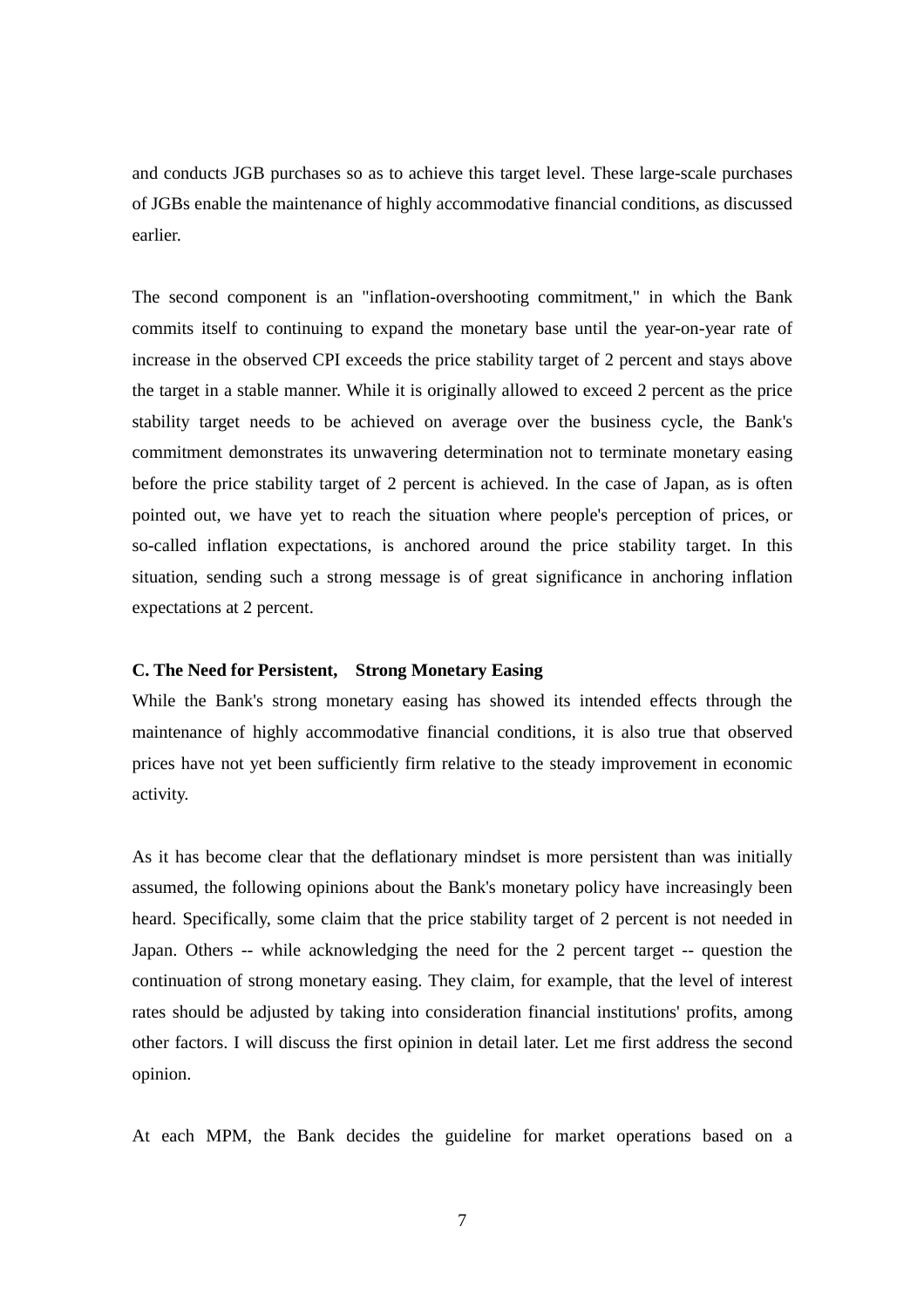comprehensive consideration of (1) the possible spillover effects on bank lending rates and issuance rates for corporate bonds, (2) the impact on economic activity, and (3) the impact on financial functioning, among other factors. As the Bank stated in the *Comprehensive Assessment: Developments in Economic Activity and Prices as well as Policy Effects since the Introduction of QQE*, released in September 2016, the impact on financial functioning should be taken into consideration when conducting monetary policy. In fact, it warrants attention that financial institutions' lending margins have been shrinking due, for example, to strong monetary easing and intensifying competition among banks. It should be noted, however, that since the 1990s, deposit and lending margins have been on a narrowing trend with low economic growth, and in that sense, this has long been a major challenge for financial institutions. In addition, it is an issue of urgent priority to take measures from a medium- to long-term perspective to respond to FinTech and other technological innovations and to changes in the external environment, such as the decline in both population and the number of firms. Structural problems -- which will have an impact on financial institutions' business environment -- and the effects of monetary easing should be analyzed and discussed independently of each other.

At present, Japan's economy has finally reached a state of being no longer in deflation, which is commonly defined as a sustained decline in prices. Given this, it is necessary to ensure that the economy fully overcomes deflation. Needless to say, the Bank does not aim solely at price rises. It is emphasized in the joint statement by the government and the Bank released in 2013 that the achievement of the price stability target of 2 percent should be accompanied by the strengthening of the growth potential of the economy.<sup>2</sup> In addition, in a speech delivered in May 2013, the month following the introduction of QQE, then Deputy Governor Hiroshi Nakaso said that "[t]he price stability target we aim at should be achieved in a virtuous cycle in which the real economy improves in a balanced manner, accompanied by an increase in corporate profits, employment, and wages."<sup>3</sup> On the other hand, as I will discuss in detail later, it is extremely important that Japan's economy fully overcomes

 $\overline{a}$ 

<sup>&</sup>lt;sup>2</sup> "Joint Statement of the Government and the Bank of Japan on Overcoming Deflation and Achieving Sustainable Economic Growth," January 22, 2013.

<sup>&</sup>lt;sup>3</sup> Hiroshi Nakaso, "Basic Idea Underlying 'Quantitative and Qualitative Easing'," Speech at the International Conference Organized by the Economic and Social Research Institute, Cabinet Office, Government of Japan, May 31, 2013.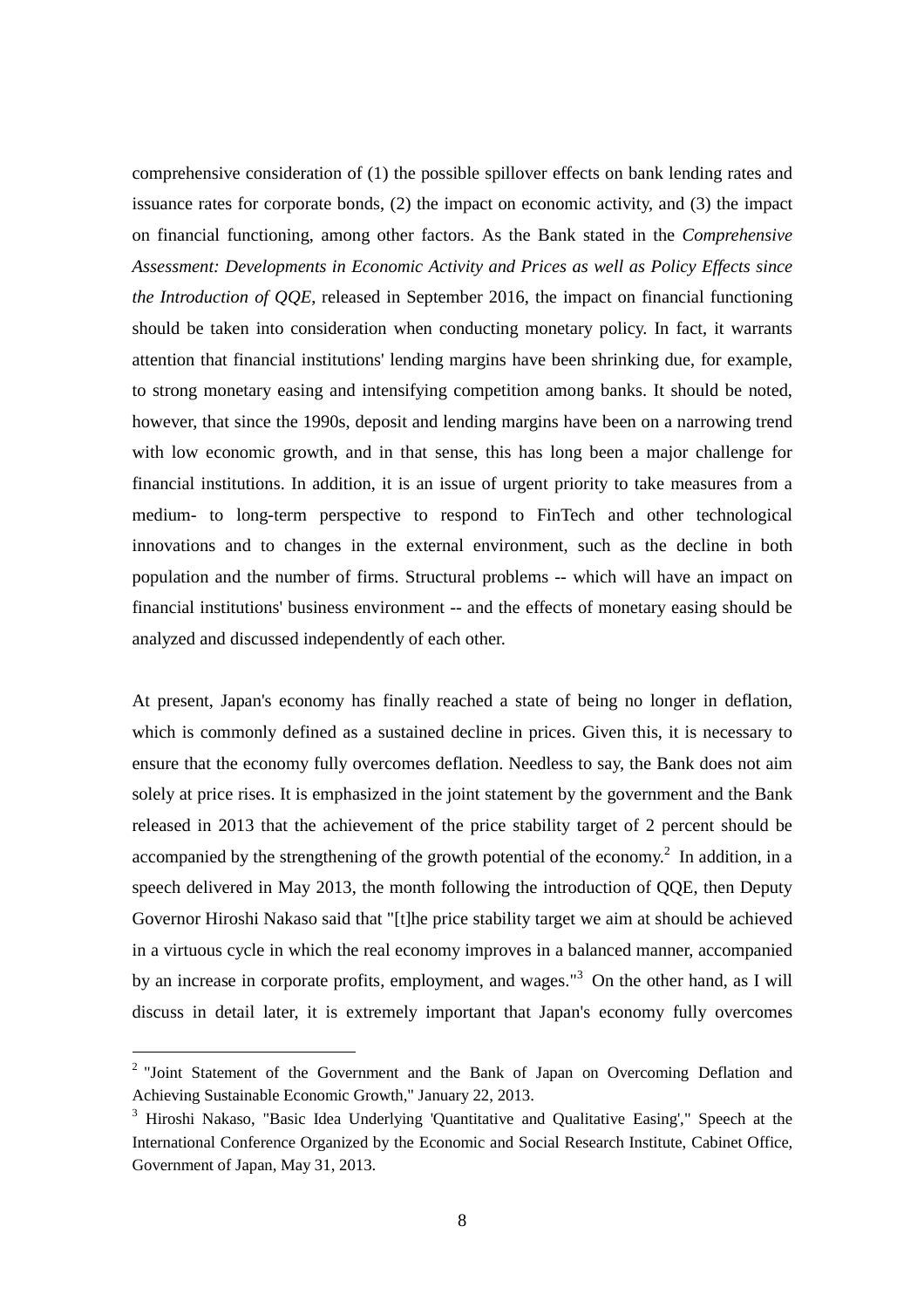deflation, which is a challenge that the economy has faced for many years.

Amid the persistent deflationary mindset, it may take some time to achieve the price stability target of 2 percent. While strong monetary easing has been maintained for a long period, it is appropriate to continue with strong monetary easing in a persistent and sustainable manner, while being more careful than ever when examining developments in economic activity and prices as well as financial conditions.

## **III. The Price Stability Target: Why Is It 2 Percent?**

 $\overline{a}$ 

Five and a half years have passed since the Bank introduced the price stability target in 2013, but the necessity of the 2 percent price stability target in terms of the year-on-year rate of change in the CPI seems to have not yet been widely accepted by the public.

The Bank's conduct of monetary policy is aimed at "achieving price stability, thereby contributing to the sound development of the national economy." Price stability is defined conceptually as "a state where various economic agents including households and firms may make decisions regarding such economic activities as consumption and investments without being concerned about the fluctuations in the general price level."<sup>4</sup> While it seems that the intuitive desirability of price stability may be readily accepted by the public, defining price stability as a specific numerical value of a particular price index makes it difficult to gain understanding since the definition must inevitably be based on somewhat arbitrary grounds. Overseas central banks also face similar difficulties. In a speech given in January 2017, then Federal Reserve Board Chair Janet L. Yellen -- noting that price stability does not mean having no inflation whatsoever -- explained that, "[b]ased on research and decades of experience, we define [the level of inflation considered as 'price stability'] as 2 percent a year."5 She then added that most other major central banks adopt an inflation objective similar to the 2 percent price stability defined by the Federal Reserve.

If high inflation is undesirable for the public, the question naturally arises as to why central

<sup>&</sup>lt;sup>4</sup> Bank of Japan, "The 'Price Stability Target' under the Framework for the Conduct of Monetary Policy," January 22, 2013.

<sup>&</sup>lt;sup>5</sup> Janet L. Yellen, "The Goals of Monetary Policy and How We Pursue Them," Remarks at the Commonwealth Club, San Francisco, California, January 18, 2017.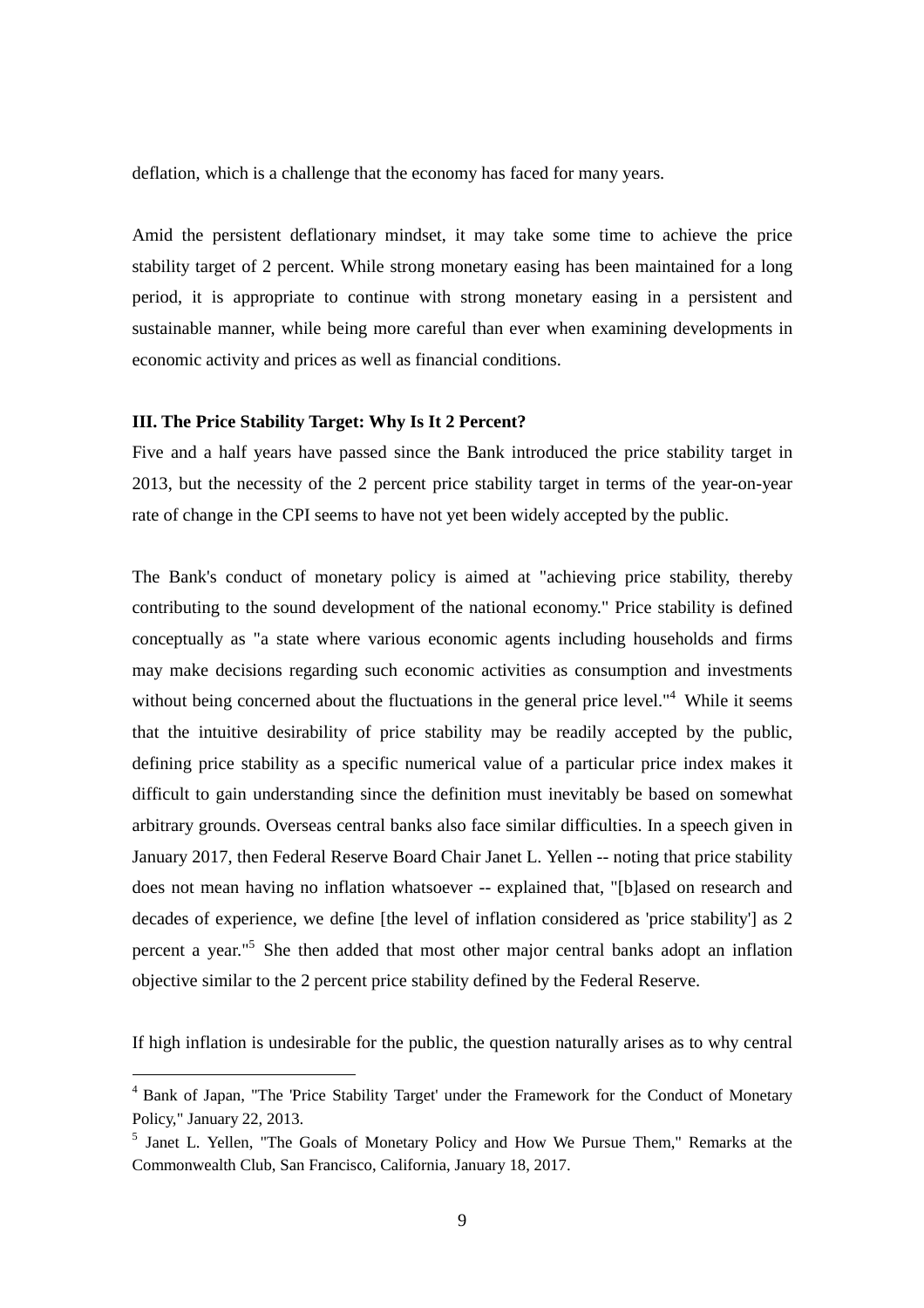banks do not aim for an inflation rate of 0 percent.<sup>6</sup> A number of technical reasons aside, among those central banks that define price stability as an annual inflation rate of 2 percent, the common answer is that this creates a buffer against falling into deflation.<sup>7</sup> This buffer has the following dual meaning: (1) securing a safety margin to avoid deflation as far as possible; and (2) securing room for central banks to reduce interest rates -- that is, to put it simply, since a nominal interest rate level that is neutral to economic activity is determined by the sum of the economy's potential growth rate and an inflation rate, either a rise in potential growth rates or in inflation rates produces an equivalent rise in the level of the neutral nominal interest rate, thereby creating room for monetary easing through interest rate control.

I would like to touch on two points relating to this issue, which I believe are important. The first is the costs of deflation. In Japan, the perception that "deflation should be avoided at all costs" seems to be weaker than in other countries. Particularly following the 2008 global financial crisis, Japan's experience of facing deflation and economic stagnation for a prolonged period has been referred to abroad as "Japanization," and studies have been made to avoid the situation that Japan's economy has faced. One example is a special report published in the American magazine *The International Economy* in 2017, entitled "Is the World at Risk of the 'Japan Disease'?"<sup>8</sup> Authorities, scholars, and experts dealing with economic and financial issues around the world are still engaged in active discussions over the possibility of their respective economies falling into a situation similar to that experienced by Japan's economy and on measures to avoid such an outcome.

Japan's deflation has been receiving attention globally because protracted deflation, even when it is mild and does not produce a deflationary spiral, is viewed as imposing a great burden on the economy for a prolonged period.

 $\overline{a}$ 

<sup>&</sup>lt;sup>6</sup> It appears that similar questions are also being raised in the United States, where people's inflation expectations seem to be anchored at around 2 percent. Then Federal Reserve Chair Janet L.Yellen referred to this point in the speech at the Commonwealth Club cited above.

 $^7$  As indicated by Japan's experience of suffering from prolonged deflation, the difficulty of overcoming deflation has become well known. This is perhaps one of the factors that motivated major central banks to reach a consensus of defining price stability as an annual inflation rate of 2 percent.

<sup>8</sup> "Is the World at Risk of the 'Japan Disease'?" *The International Economy*, Summer 2017.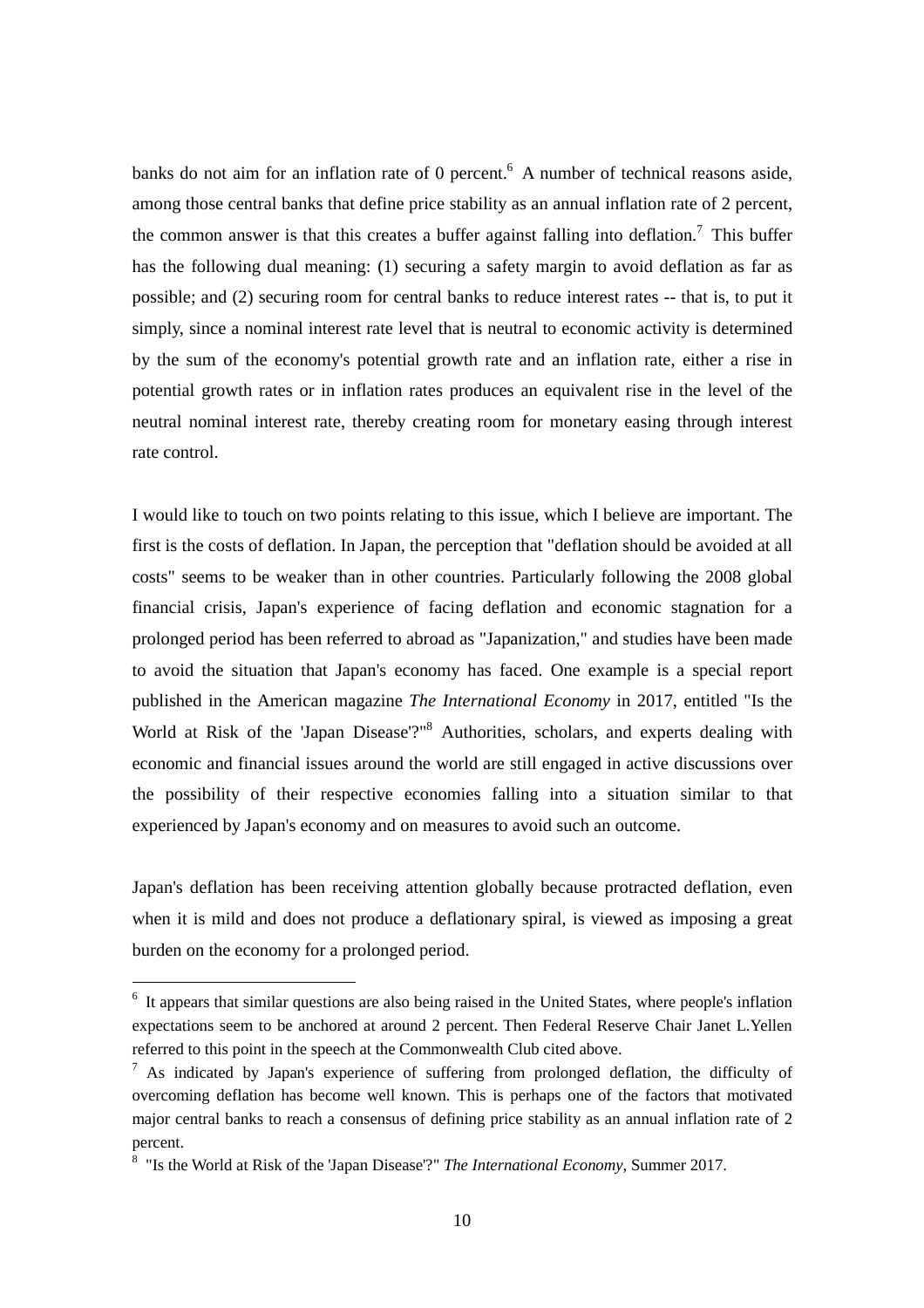Why exactly is deflation problematic? For households, it is problematic because it often goes hand-in-hand with a decline in their wages. There may be some who argue that, putting aside wages, deflation is actually a desirable phenomenon because it increases real income. Indeed, it may be true that a transient mild deflation would cause no particularly significant problems. If it continues for a protracted period, however, households will ultimately be forced to bear the burden through economic stagnation. Deflation becomes a factor weighing heavily on the economy through a number of channels. One of the well-known textbook examples of the problem is that, when deflation continues, households and firms -- in anticipation of further falls in prices of goods and services and continued uncertainty -- tend to opt for postponing expenditure and reining in borrowing. Such behavior could lead the overall economy to prolonged weak growth and deflation, thereby creating a vicious cycle within the economy.

Furthermore, there also is the complex problem that if deflation drags on, it becomes embedded in the habits of people, making an exit from deflation even more difficult. In the case of Japan, it seems that achieving the price stability target of 2 percent has been made more difficult by the fact that the experience of over 15 years of deflation has become entrenched in people's mindset. In light of these points, a complete exit from deflation under the price stability target of 2 percent will ultimately be desirable for households in Japan. While the rest of the world is trying to learn the lessons of Japan's long period of deflation, we should also face our own experience more squarely.

The second point concerns the importance for Japan of pursuing price increases that are more or less equivalent to those of other countries. Two percent inflation is often referred to as the global standard. More essentially, however, it should be emphasized that the realization of similar inflation rates by Japan and other countries will bring stability of exchange rates in the long run, and ultimately the stability of financial markets and corporate activities. More specifically, from the perspective of corporate managers, while exchange rates fluctuate as a matter of course, if the rates come to be perceived as no longer having long-term trends, reflecting differences in inflation rates at home and abroad, they will no longer significantly undermine business sentiment, albeit with a certain degree of